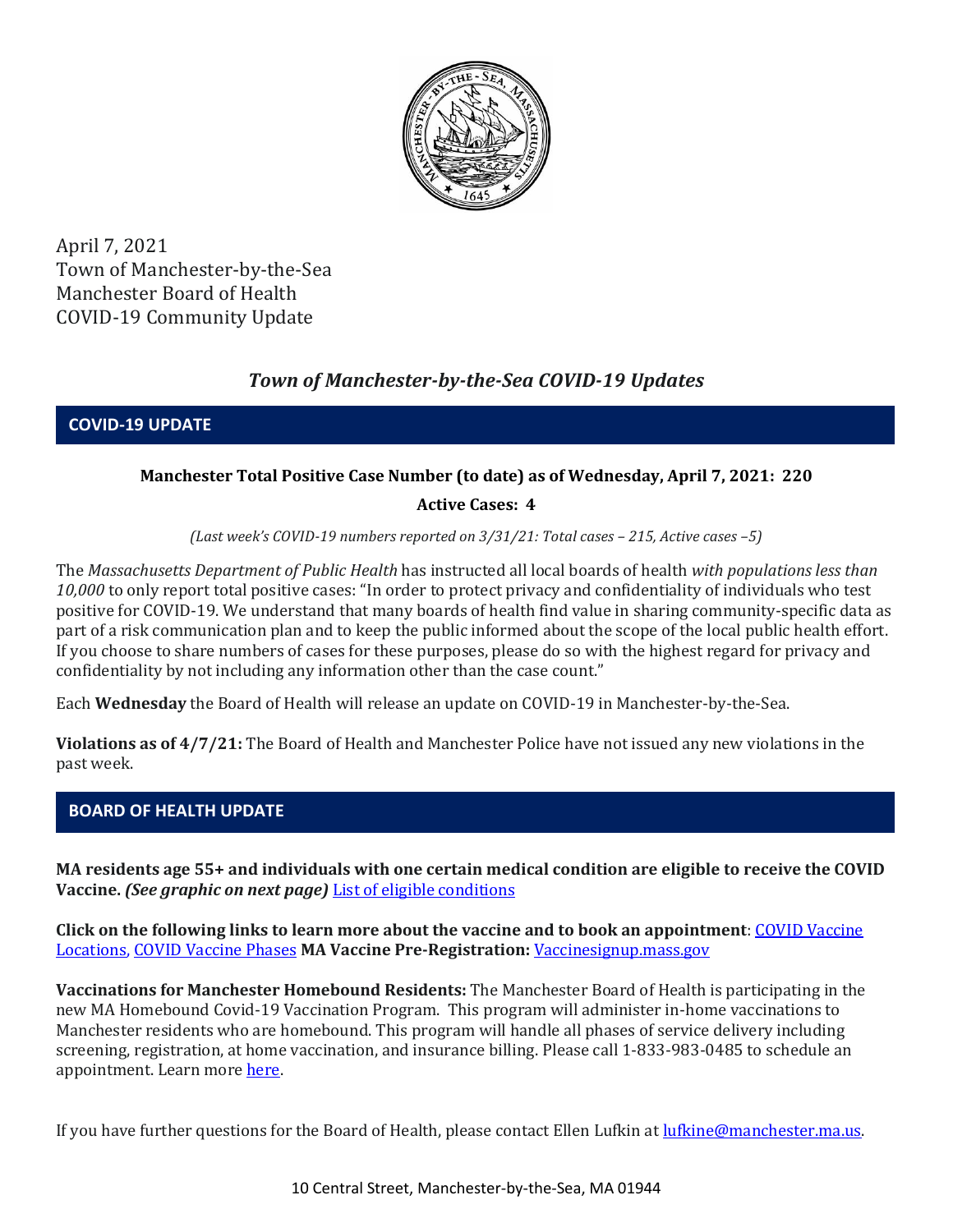

#### **NEW COMMUNITY UPDATES**

- *NEW!* **40B LIP Negotiation Update**: The LIP negotiations between the Board of Selectmen and SLV ended without an agreement on April 6. Please read the following statement from Town: [April 7 Statement from](https://www.manchester.ma.us/DocumentCenter/View/3775/40B-LIP-Negotiations-End-without-Agreement-040821-FINAL)  [the Town](https://www.manchester.ma.us/DocumentCenter/View/3775/40B-LIP-Negotiations-End-without-Agreement-040821-FINAL) Past 40B recordings can be found [here.](http://manchester.ma.us/729/40B)
- *NEW!* **Planning Board Public Forum:** The Planning Board will host a public forum to discuss proposed zoning changes on Thursday, April 29 at 6:30 p.m[. Meeting Details](http://manchester.ma.us/Calendar.aspx?EID=1860)
- *NEW!* **Dogs on Singing Beach:** The allowance of dogs on Singing Beach will end on April 15. Singing Beach will be open to *Residents Only* from April 16 until the beach officially opens for the season in June 2021.
- *NEW!* **Manchester Police Department Fundraiser:** The Manchester by-the-sea Police Department will be taking part in the Doug Flutie Jr. Foundation for Autism Patch Program for Autism Awareness Month. The department has designed an Autism Awareness patch and will be selling them for \$10. All proceeds go directly to the Doug Flutie Jr. Foundation! Please visit <https://manchesterbytheseapolice.bigcartel.com/> to purchase.

#### **ONGOING COMMUNITY GUIDANCE**

- MA Phase 4 Step 1 of Reopening: On Monday, March 22, MA transitioned to a new reopening phase. Read the details of this phase [here.](https://www.mass.gov/news/baker-polito-administration-announces-transition-to-phase-iv-of-reopening-plan)
- Travel Advisory: A new travel advisory replaced the travel order on Monday, March 22. All visitors entering Massachusetts, including returning residents, are advised to quarantine for 10 days upon their arrival. A list of exemptions can be found here: **Travel Advisory**
- July 4th Parade Rescheduled: Due to current COVID guidance, the Annual July 4th Parade will be postponed to September 25. The theme of the parade will be the 375th Anniversary of Manchester. Also, fireworks will be held in July 2022 because this is an off year. Stay tuned for other festive activities being planned.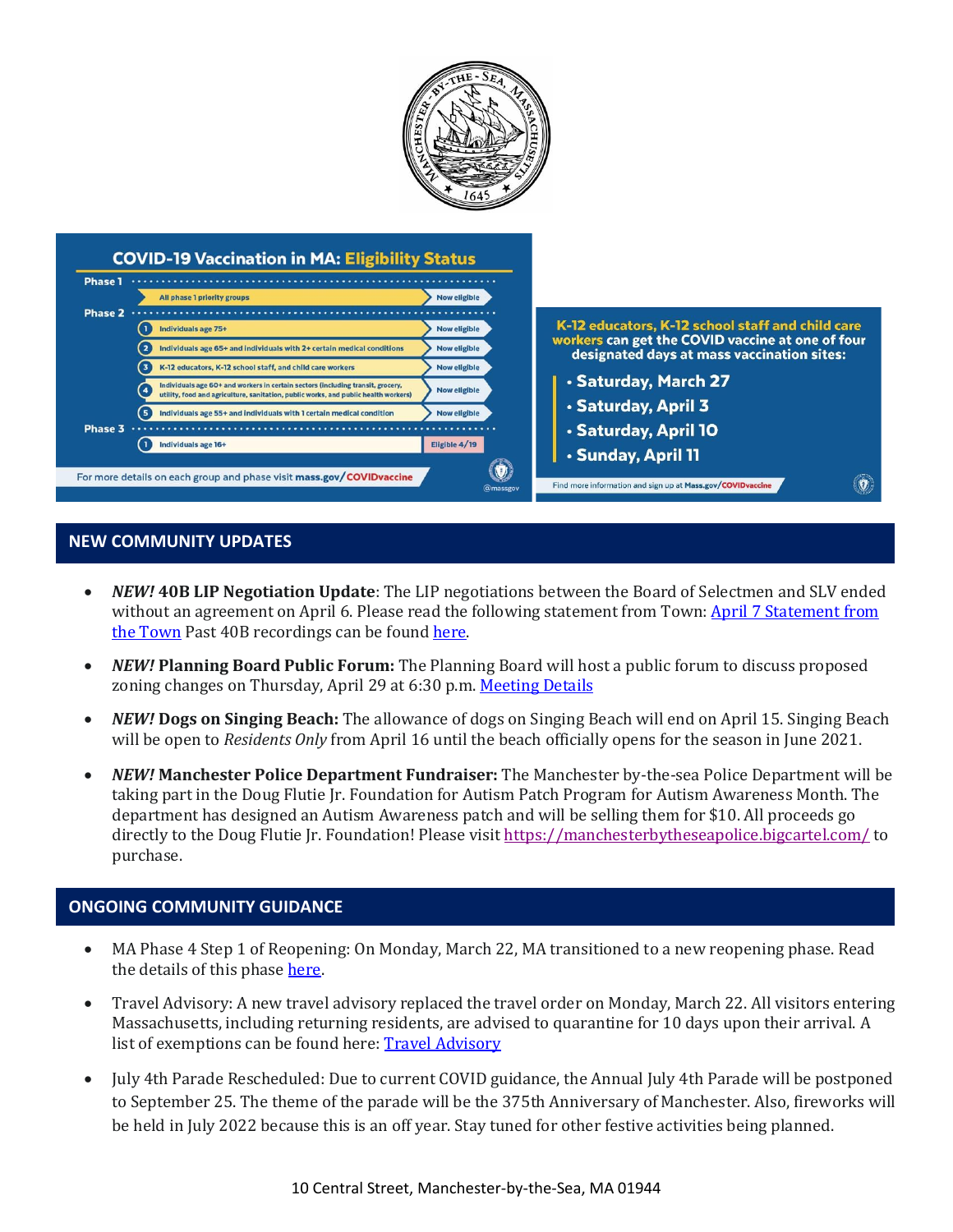

#### **ONGOING COMMUNITY GUIDANCE**

- Workplace and Youth Sports Guidance: Effective March 22, new guidelines for workplace and youth sports will be in place to correspond with the Phase 4 Step 1 reopening[. Workplace and Youth Sports](https://www.mass.gov/doc/safety-standards-for-youth-and-adult-amateur-sports-activities-phase-iv-step-1-effective-32221/download)
- Tax Deadline Extension: The federal and state income tax filing due date for individuals for the 2020 tax year will be automatically extended from April 15, 2021, to May 17, 2021.
- FEMA Beach Inspections: FEMA will be conducting coastal erosion inspections throughout Essex County in April to assess the impact of coastal erosion and sea level rise. Manchester beaches will be included in this study.
- Town Compost Site is Open: The Town Compost Site is open. Compost Site hours are Thursday, Saturday, and Sunday 9 a.m. – 3 p.m. [Compost Site Information](https://www.manchester.ma.us/413/Yard-Compost-Site)
- MBTS Summer Jobs: The Parks and Recreation Department is currently accepting applications for the following positions: Assistant Summer Playground Director, Summer Playground Counselors, Tennis Director and Tennis Instructors - Apply [here.](https://www.manchester.ma.us/268/Parks-Recreation)
- Gathering Size Restriction: The current gathering order effective March 22 allows up to *10 indoors and 25 outdoors* at private residences. [Gathering Order](https://www.manchester.ma.us/DocumentCenter/View/3746/Signed-Appendix-for-Gatherings-Order-31821)
- Indoor and Outdoor Public Event Guidance[: March 2021 Event Guidance](https://www.manchester.ma.us/DocumentCenter/View/3736/Final_Indoor-and-Outdoor-Events-Guidance-31121)
- Annual Town Meeting Postponed: Due to COVID-19, the Board of Selectmen voted to postpone the Annual Town Meeting until Monday, June 21 at 6:30 p.m. on the MERSD athletic field.
- Updated Vaccine FAQ*:* [Vaccine FAQ](https://www.mass.gov/doc/covid-19-vaccine-frequently-asked-questions/download) Email questions to [COVID-19-Vaccine-Plan-MA@mass.gov](file:///C:/Users/marlettat/Desktop/Public%20Relations/2021/COVID-19-Vaccine-Plan-MA@mass.gov)
- COVID-19 Testing: [COVID-19 Testing Site Locator,](https://memamaps.maps.arcgis.com/apps/webappviewer/index.html?id=eba3f0395451430b9f631cb095febf13) [Stop the Spread Sites,](https://www.mass.gov/info-details/stop-the-spread) [COVID-19 Dashboard](https://www.mass.gov/info-details/covid-19-response-reporting#covid-19-interactive-data-dashboard-)
- Call Center for Vaccine Assistance: Now available to MA residents who do not have access to the internet or have a language barrier. The phone lines will be open daily from 7 a.m.  $-8$  p.m. Call 978-717-3700.
- Volunteer with MA Medical Reserve Corps: The MA Medical Reserve Corp is looking for volunteers at the local level, both medical and non-medical. Clic[k here](https://l.facebook.com/l.php?u=https%3A%2F%2Fwww.mamedicalreservecorps.org%2Fcovid19%3Ffbclid%3DIwAR1O_7U70XMSPe_kbb689S7zAJbCTYavpqNhIz9Ce2s-encj1Mlz3fOmjYI&h=AT3a2b6zxupFiw2RA_9kLVFDLZwmtblukw3wwe3pvVN6YWtLrkwxEyW8Z8S97uuzXDiNt1x4DYp7DeOoXm1U98GjBQQufV4R5eC5sYpFoqMi6iMDgiQu2THu_d0XoA0BnNUMg336NM-KtUxjtQ&__tn__=-UK-R&c%5b0%5d=AT2anP_ULhxU-U55t7AxrMiNTXfNIJnoicfzRyKEGzk_70Dtxb6ttNSKpwftDkeovmenW9ksjPEmhjSrMDjZ_NEMD2Upi_WEREnPIZBLU-8cgapV1WMi5HvUjS0InF_0K4aE4PXV6bei0V79lnY9jSo89LgXHVCMF9u0-PYa4j6cBMOzl7xPt7oB2_WGVQ8cDciW8b9U) to register.
- MA Quarantine Instructions: If you have been instructed to quarantine, please adhere to the following rules: [Quarantine Instructions](http://manchester.ma.us/DocumentCenter/View/3558/14-10-7-day-COVID19_Quarantine-information-1272020)
- Face Covering Order for MA: All persons over the age of 5 are required to wear a face covering in all public spaces, indoor and outdoor, regardless of distance. (effective 11/6/20) [Face Covering Order](http://manchester.ma.us/DocumentCenter/View/3499/Revised-Face-Coverings-Order-No-55-1?fbclid=IwAR1a7l39TKetEAZ_mA8K6saG2GZ1dRBKA9-xuJJ3tDlAVUGCp7YatZmCKEo)
- Complaints should be directed t[o DPH.COVID.Complaints@mass.gov](mailto:DPH.COVID.Complaints@mass.gov)
- Business & Workplace Complaints: Residents or employees who wish to take steps to report a business or workplace that is non complaint with reopening standards and protocols may contact: Department of Labor Standards (DLS[\) safepublicworkplacemailbox@mass.gov,](mailto:safepublicworkplacemailbox@mass.gov) COVID-19 Hotline 211 or the Manchester Board of Health [BOH Complaint Form](http://manchester.ma.us/DocumentCenter/View/3282/Board-of-Health-Complaint-Form-2020)